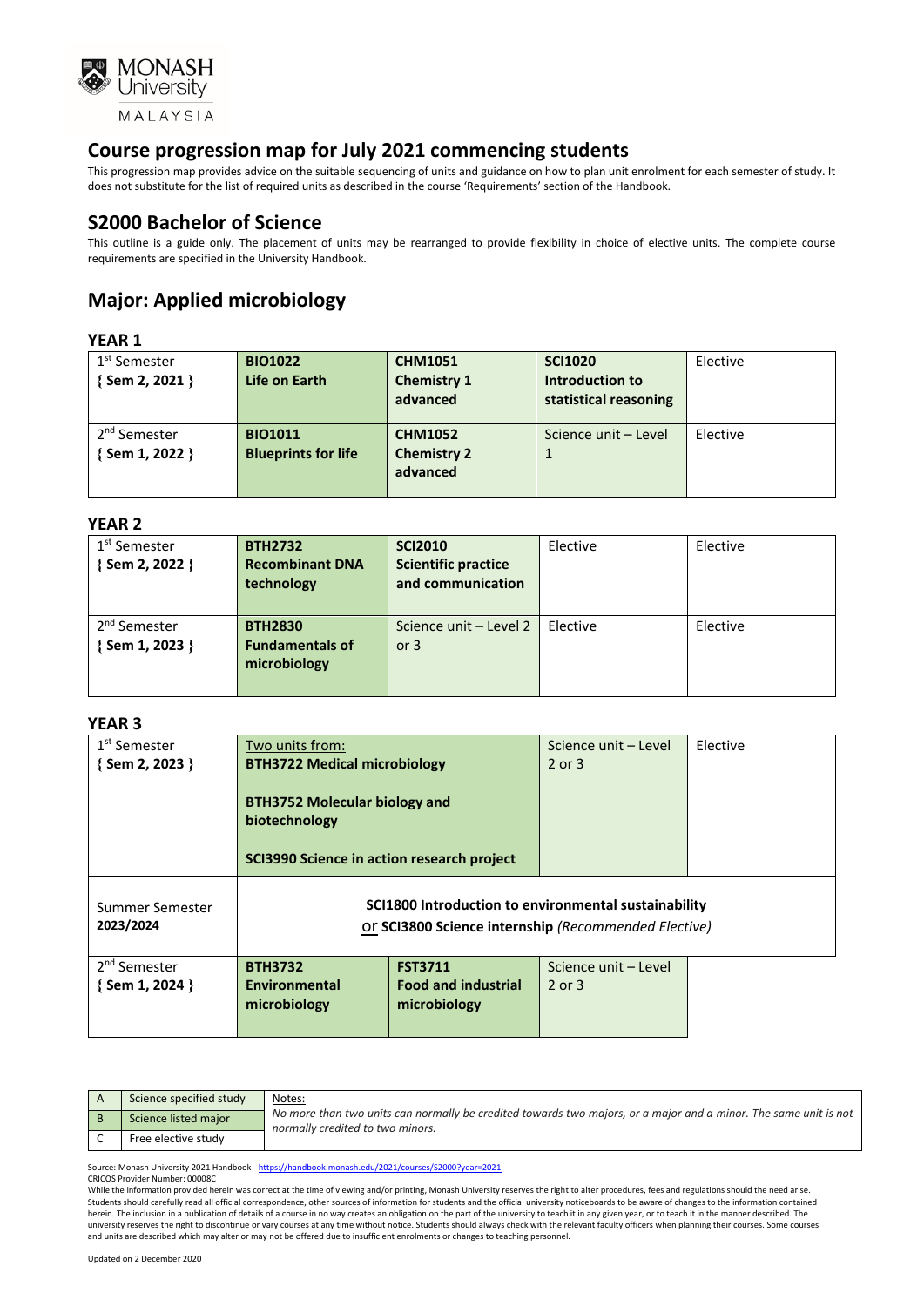

This progression map provides advice on the suitable sequencing of units and guidance on how to plan unit enrolment for each semester of study. It does not substitute for the list of required units as described in the course 'Requirements' section of the Handbook.

## **S2000 Bachelor of Science**

This outline is a guide only. The placement of units may be rearranged to provide flexibility in choice of elective units. The complete course requirements are specified in the University Handbook.

## **Major: Biotechnology**

#### **YEAR 1**

| 1 <sup>st</sup> Semester | <b>BIO1022</b>             | <b>CHM1051</b>     | <b>SCI1020</b>        | Elective |
|--------------------------|----------------------------|--------------------|-----------------------|----------|
| $\{$ Sem 2, 2021 $\}$    | Life on Earth              | <b>Chemistry 1</b> | Introduction to       |          |
|                          |                            | advanced           | statistical reasoning |          |
| 2 <sup>nd</sup> Semester | <b>BIO1011</b>             | <b>CHM1052</b>     | Science unit - Level  | Elective |
| {Sem 1, 2022 }           | <b>Blueprints for life</b> | <b>Chemistry 2</b> |                       |          |
|                          |                            | advanced           |                       |          |
|                          |                            |                    |                       |          |

#### **YEAR 2**

| 1 <sup>st</sup> Semester<br>{Sem 2, 2022 } | <b>BTH2732</b><br><b>Recombinant DNA</b><br>technology | <b>SCI2010</b><br><b>Scientific practice</b><br>and communication | Elective | Elective |
|--------------------------------------------|--------------------------------------------------------|-------------------------------------------------------------------|----------|----------|
| 2 <sup>nd</sup> Semester<br>{Sem 1, 2023 } | <b>GEN2041</b><br><b>Foundations of</b><br>genetics    | Science unit - Level 2<br>or $3$                                  | Elective | Elective |

#### **YEAR 3**

| 1 <sup>st</sup> Semester<br>{Sem 2, 2023 }        | <b>GEN3051</b><br><b>Medical and</b><br>forensic genetics                                                    | One unit from:<br><b>BTH3752 Molecular</b><br>biology and<br>biotechnology<br>SCI3990 Science in<br>action research<br>project                                 | Science unit - Level<br>2 or 3 | Elective |
|---------------------------------------------------|--------------------------------------------------------------------------------------------------------------|----------------------------------------------------------------------------------------------------------------------------------------------------------------|--------------------------------|----------|
| Summer Semester<br>2023/2024                      | SCI1800 Introduction to environmental sustainability<br>Or SCI3800 Science internship (Recommended Elective) |                                                                                                                                                                |                                |          |
| 2 <sup>nd</sup> Semester<br>$\{$ Sem 1, 2024 $\}$ | <b>SCI3716</b><br>Laboratory and<br>workplace<br>management                                                  | One unit from:<br><b>BTH3820 Plant</b><br>biotechnology<br><b>GEN3040 Genomics</b><br>and its applications<br>SCI3990 Science in<br>action research<br>project | Science unit - Level<br>2 or 3 |          |

| Science specified study | Notes:                                                                                                                                               |
|-------------------------|------------------------------------------------------------------------------------------------------------------------------------------------------|
| Science listed major    | No more than two units can normally be credited towards two majors, or a major and a minor. The same unit is not<br>normally credited to two minors. |
| Free elective study     |                                                                                                                                                      |

Source: Monash University 2021 Handbook - <https://handbook.monash.edu/2021/courses/S2000?year=2021>

CRICOS Provider Number: 00008C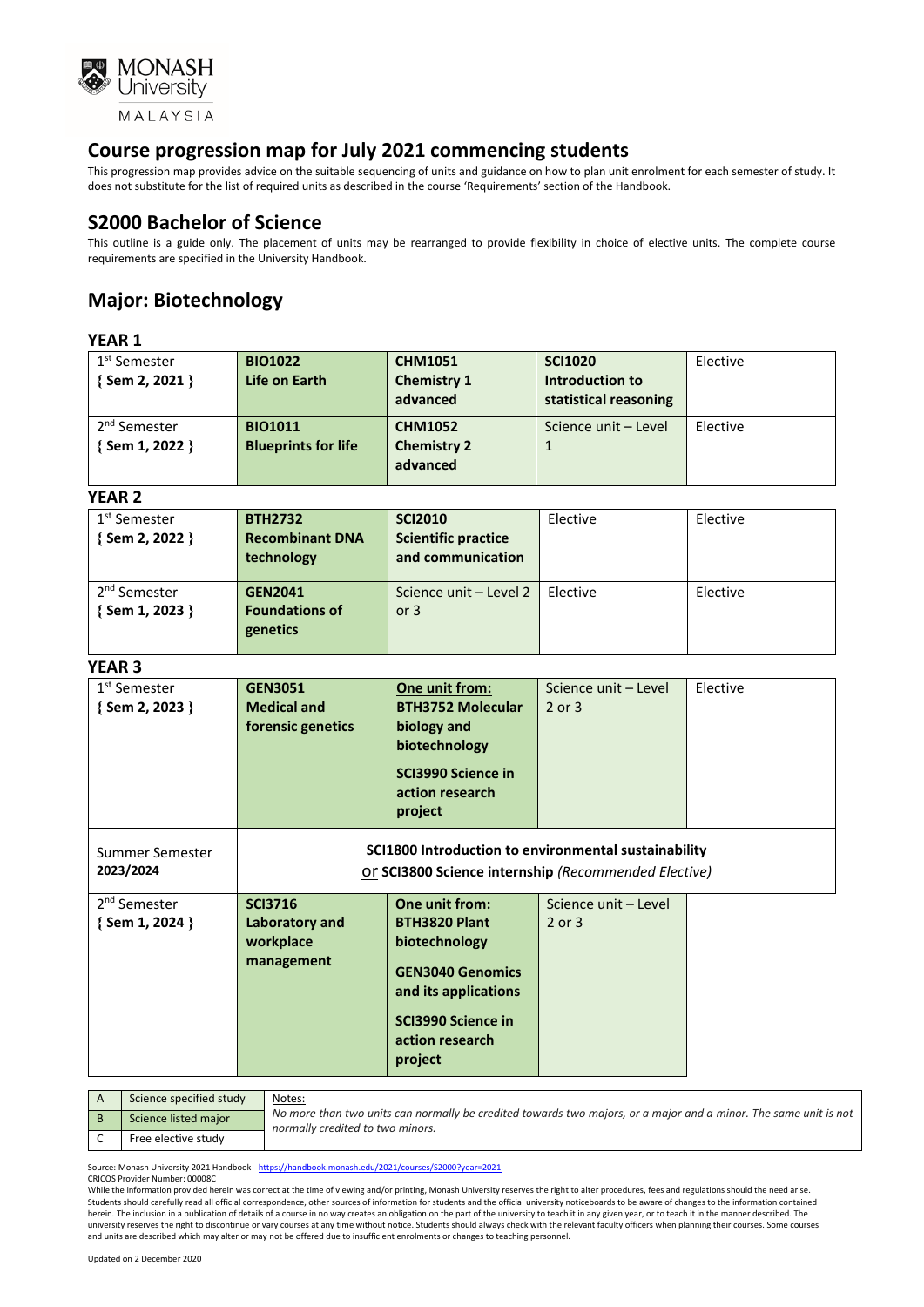

This progression map provides advice on the suitable sequencing of units and guidance on how to plan unit enrolment for each semester of study. It does not substitute for the list of required units as described in the course 'Requirements' section of the Handbook.

### **S2000 Bachelor of Science**

This outline is a guide only. The placement of units may be rearranged to provide flexibility in choice of elective units. The complete course requirements are specified in the University Handbook.

## **Extended major: Biotechnology**

#### **YEAR 1**

| 1 <sup>st</sup> Semester | <b>BIO1022</b>             | <b>CHM1051</b>     | <b>SCI1020</b>        | Elective |
|--------------------------|----------------------------|--------------------|-----------------------|----------|
| {Sem 2, 2021 }           | Life on Earth              | <b>Chemistry 1</b> | Introduction to       |          |
|                          |                            | advanced           | statistical reasoning |          |
|                          |                            |                    |                       |          |
|                          |                            |                    |                       |          |
| 2 <sup>nd</sup> Semester | <b>BIO1011</b>             | <b>CHM1052</b>     | Science unit - Level  | Elective |
| { Sem 1, 2022 }          | <b>Blueprints for life</b> | <b>Chemistry 2</b> | $\mathbf{1}$          |          |
|                          |                            | advanced           |                       |          |
|                          |                            |                    |                       |          |
|                          |                            |                    |                       |          |

#### **YEAR 2**

| .                        |                        |                            |                       |          |
|--------------------------|------------------------|----------------------------|-----------------------|----------|
| 1 <sup>st</sup> Semester | <b>BTH2732</b>         | <b>SCI2010</b>             | Elective              | Elective |
| {Sem 2, 2022 }           | <b>Recombinant DNA</b> | <b>Scientific practice</b> |                       |          |
|                          | technology             | and communication          |                       |          |
|                          |                        |                            |                       |          |
| 2 <sup>nd</sup> Semester | <b>BTH2741</b>         | <b>BTH2830</b>             | <b>GEN2041</b>        | Elective |
| {Sem 1, 2023 }           | <b>Biochemistry</b>    | <b>Fundamentals of</b>     | <b>Foundations of</b> |          |
|                          |                        | microbiology               | genetics              |          |
|                          |                        |                            |                       |          |

#### **YEAR 3**

| 1 <sup>st</sup> Semester<br>{Sem 2, 2023 }        | <b>GEN3051 Medical</b><br>and forensic<br>genetics                                                           | Two units from:<br><b>BTH3722 Medical microbiology</b><br><b>BTH3752 Molecular biology and</b><br>biotechnology<br>SCI3990 Science in action research project | Elective |
|---------------------------------------------------|--------------------------------------------------------------------------------------------------------------|---------------------------------------------------------------------------------------------------------------------------------------------------------------|----------|
| Summer Semester<br>2023/2024                      | SCI1800 Introduction to environmental sustainability<br>Or SCI3800 Science internship (Recommended Elective) |                                                                                                                                                               |          |
| 2 <sup>nd</sup> Semester<br>$\{$ Sem 1, 2024 $\}$ | <b>SCI3716 Laboratory</b><br>and workplace<br>management                                                     | Two units from:<br><b>BTH3820 Plant biotechnology</b><br><b>GEN3040 Genomics and its applications</b><br>SCI3990 Science in action research project           |          |

| Science specified study | Notes:                                                                                                                                               |
|-------------------------|------------------------------------------------------------------------------------------------------------------------------------------------------|
| Science listed major    | No more than two units can normally be credited towards two majors, or a major and a minor. The same unit is not<br>normally credited to two minors. |
| Free elective study     |                                                                                                                                                      |

Source: Monash University 2021 Handbook - <https://handbook.monash.edu/2021/courses/S2000?year=2021> CRICOS Provider Number: 00008C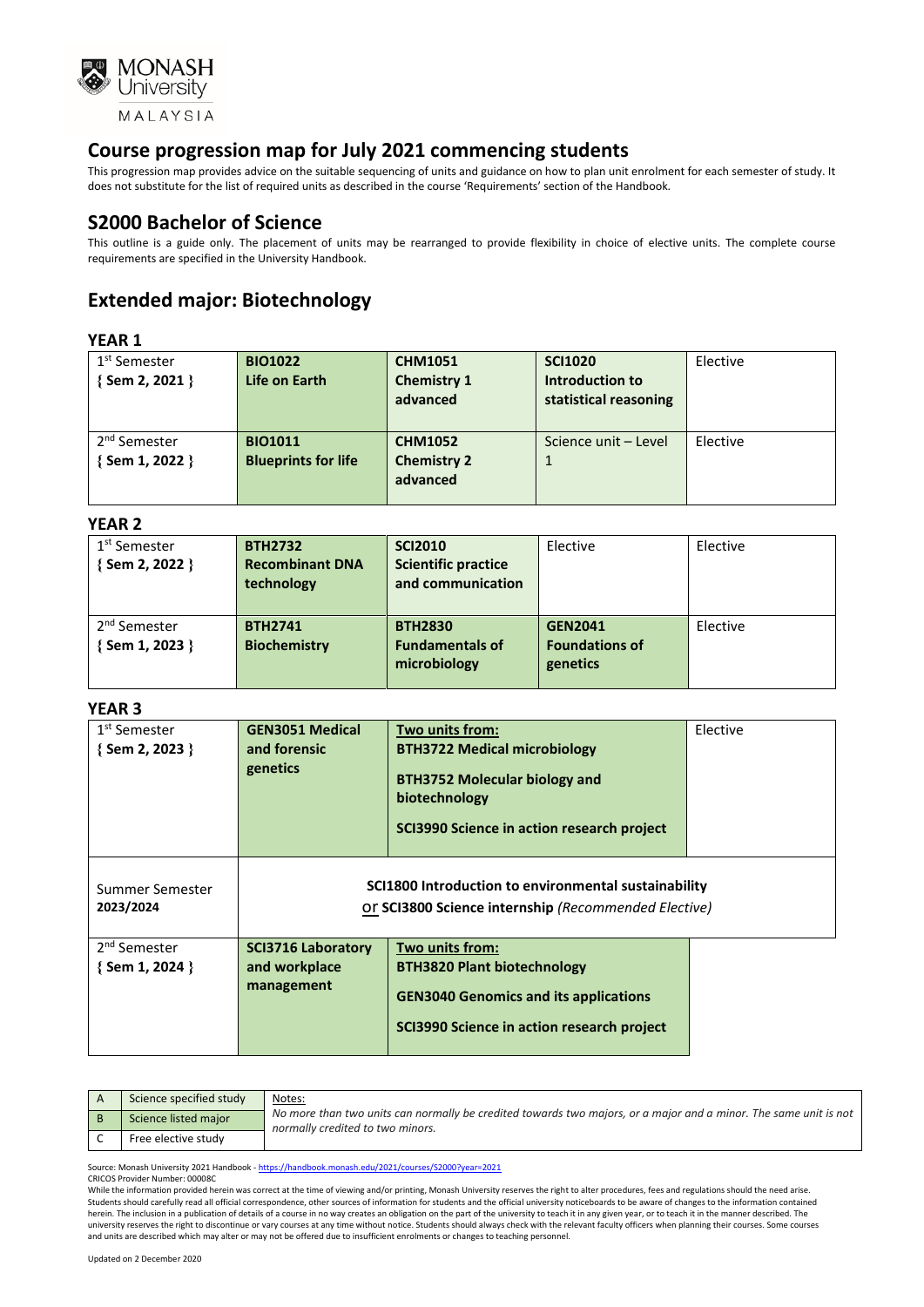

This progression map provides advice on the suitable sequencing of units and guidance on how to plan unit enrolment for each semester of study. It does not substitute for the list of required units as described in the course 'Requirements' section of the Handbook.

### **S2000 Bachelor of Science**

This outline is a guide only. The placement of units may be rearranged to provide flexibility in choice of elective units. The complete course requirements are specified in the University Handbook.

## **Major: Genomics and bioinformatics**

#### **YEAR 1**

| 1 <sup>st</sup> Semester | <b>BIO1022</b>             | <b>CHM1051</b>     | <b>SCI1020</b>        | Elective |
|--------------------------|----------------------------|--------------------|-----------------------|----------|
| {Sem 2, 2021 }           | <b>Life on Earth</b>       | <b>Chemistry 1</b> | Introduction to       |          |
|                          |                            | advanced           | statistical reasoning |          |
|                          |                            |                    |                       |          |
| 2 <sup>nd</sup> Semester | <b>BIO1011</b>             | <b>CHM1052</b>     | Science unit - Level  | Elective |
| {Sem 1, 2022 }           | <b>Blueprints for life</b> | <b>Chemistry 2</b> |                       |          |
|                          |                            | advanced           |                       |          |
|                          |                            |                    |                       |          |

#### **YEAR 2**

| .                        |                            |                      |                        |          |
|--------------------------|----------------------------|----------------------|------------------------|----------|
| 1 <sup>st</sup> Semester | <b>SCI2010</b>             | Elective             | Elective               | Elective |
| { Sem 2, 2022 }          | <b>Scientific practice</b> |                      |                        |          |
|                          | and communication          |                      |                        |          |
|                          |                            |                      |                        |          |
| 2 <sup>nd</sup> Semester | <b>GEN2041</b>             | Science unit - Level | Science unit – Level 2 | Elective |
| { Sem 1, 2023 }          | <b>Foundations of</b>      | 2 or 3               | or $3$                 |          |
|                          | genetics                   |                      |                        |          |
|                          |                            |                      |                        |          |

#### **YEAR 3**

| 1 <sup>st</sup> Semester<br>{Sem 2, 2023 }        | <b>BIN3890</b><br><b>Research methods in</b><br>bioinformatics and<br>big data analysis                      | <b>GEN2052</b><br><b>Genomics and</b><br>population genetics | <b>GEN3051</b><br><b>Medical and</b><br>forensic genetics                            | Science unit - Level 2<br>or $3$ |
|---------------------------------------------------|--------------------------------------------------------------------------------------------------------------|--------------------------------------------------------------|--------------------------------------------------------------------------------------|----------------------------------|
| Summer Semester<br>2023/2024                      | SCI1800 Introduction to environmental sustainability<br>Or SCI3800 Science internship (Recommended Elective) |                                                              |                                                                                      |                                  |
| 2 <sup>nd</sup> Semester<br>$\{$ Sem 1, 2024 $\}$ | <b>BIN3800</b><br><b>Bioinformatics</b>                                                                      | <b>GEN3040</b><br><b>Genomics and its</b><br>applications    | <b>SCI3990</b><br>Science in action<br>research project<br>(Recommended<br>Elective) |                                  |

| Science specified study | Notes:                                                                                                                                               |
|-------------------------|------------------------------------------------------------------------------------------------------------------------------------------------------|
| Science listed major    | No more than two units can normally be credited towards two majors, or a major and a minor. The same unit is not<br>normally credited to two minors. |
| Free elective study     |                                                                                                                                                      |

Source: Monash University 2021 Handbook - <https://handbook.monash.edu/2021/courses/S2000?year=2021>

#### CRICOS Provider Number: 00008C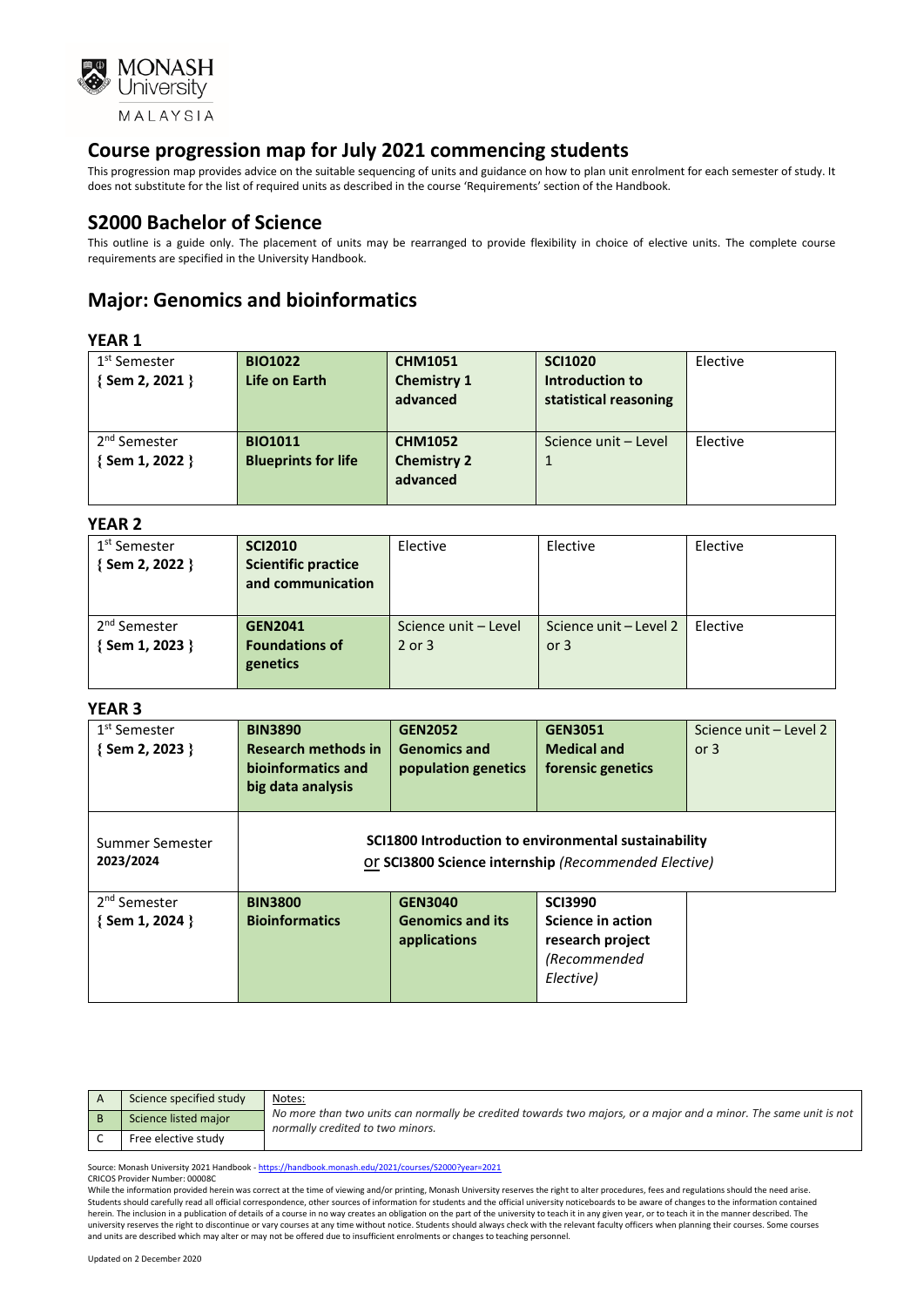

This progression map provides advice on the suitable sequencing of units and guidance on how to plan unit enrolment for each semester of study. It does not substitute for the list of required units as described in the course 'Requirements' section of the Handbook.

## **S2000 Bachelor of Science**

This outline is a guide only. The placement of units may be rearranged to provide flexibility in choice of elective units. The complete course requirements are specified in the University Handbook.

# **Major: Medicinal chemistry**

### **YEAR 1**

| 1 <sup>st</sup> Semester<br>{Sem 2, 2021 } | <b>BIO1022</b><br>Life on Earth | <b>CHM1051</b><br><b>Chemistry 1</b><br>advanced | <b>SCI1020</b><br>Introduction to<br>statistical reasoning | Elective |
|--------------------------------------------|---------------------------------|--------------------------------------------------|------------------------------------------------------------|----------|
| 2 <sup>nd</sup> Semester                   | <b>BIO1011</b>                  | <b>CHM1052</b>                                   | Science unit - Level                                       | Elective |
| {Sem 1, 2022 }                             | <b>Blueprints for life</b>      | <b>Chemistry 2</b>                               |                                                            |          |
|                                            |                                 | advanced                                         |                                                            |          |

#### **YEAR 2**

| 1 <sup>st</sup> Semester | <b>CHM2922</b>       | <b>SCI2010</b>              | Elective            | Elective |
|--------------------------|----------------------|-----------------------------|---------------------|----------|
| {Sem 2, 2022 }           | Spectroscopy and     | <b>Scientific practice</b>  |                     |          |
|                          | analytical chemistry | and communication           |                     |          |
|                          |                      |                             |                     |          |
| 2 <sup>nd</sup> Semester | <b>CHM2911</b>       | <b>*PHY2810</b>             | <b>BTH2741</b>      | Elective |
| {Sem 1, 2023 }           | Inorganic and        | <b>Physiology of</b>        | <b>Biochemistry</b> |          |
|                          | organic chemistry    | human body                  | (Recommended        |          |
|                          |                      | systems                     | Elective)           |          |
|                          |                      | Science unit -<br><b>or</b> |                     |          |
|                          |                      | Level 2 or 3                |                     |          |
|                          |                      | (*must complete either      |                     |          |
|                          |                      | PHY2810 or PHY2820)         |                     |          |

#### **YEAR 3**

| 1 <sup>st</sup> Semester     | <b>CHM3922</b>                                                                                               | <b>*PHY2820</b>            | Science unit – Level | Science unit - Level |
|------------------------------|--------------------------------------------------------------------------------------------------------------|----------------------------|----------------------|----------------------|
| $\{$ Sem 2, 2023 $\}$        | <b>Advanced organic</b>                                                                                      | <b>Physiology of human</b> | 3                    | 2 or 3               |
|                              | chemistry                                                                                                    | health                     |                      |                      |
|                              |                                                                                                              | or Science unit -          |                      |                      |
|                              |                                                                                                              | Level 2 or 3               |                      |                      |
|                              |                                                                                                              | (*must complete either     |                      |                      |
|                              |                                                                                                              | PHY2810 or PHY2820)        |                      |                      |
| Summer Semester<br>2023/2024 | SCI1800 Introduction to environmental sustainability<br>Or SCI3800 Science internship (Recommended Elective) |                            |                      |                      |
| 2 <sup>nd</sup> Semester     | <b>CHM3930</b>                                                                                               | <b>PHA3801</b>             | <b>SCI3990</b>       |                      |
| $\{$ Sem 1, 2024 $\}$        | <b>Medicinal chemistry</b>                                                                                   | <b>Principles of</b>       | Science in action    |                      |
|                              |                                                                                                              | pharmacology               | research project     |                      |
|                              |                                                                                                              |                            | (Recommended         |                      |
|                              |                                                                                                              |                            | Elective)            |                      |
|                              |                                                                                                              |                            |                      |                      |

| Science specified study | Notes:                                                                                                                                               |
|-------------------------|------------------------------------------------------------------------------------------------------------------------------------------------------|
| Science listed major    | No more than two units can normally be credited towards two majors, or a major and a minor. The same unit is not<br>normally credited to two minors. |
| Free elective study     |                                                                                                                                                      |

Source: Monash University 2021 Handbook - <https://handbook.monash.edu/2021/courses/S2000?year=2021>

CRICOS Provider Number: 00008C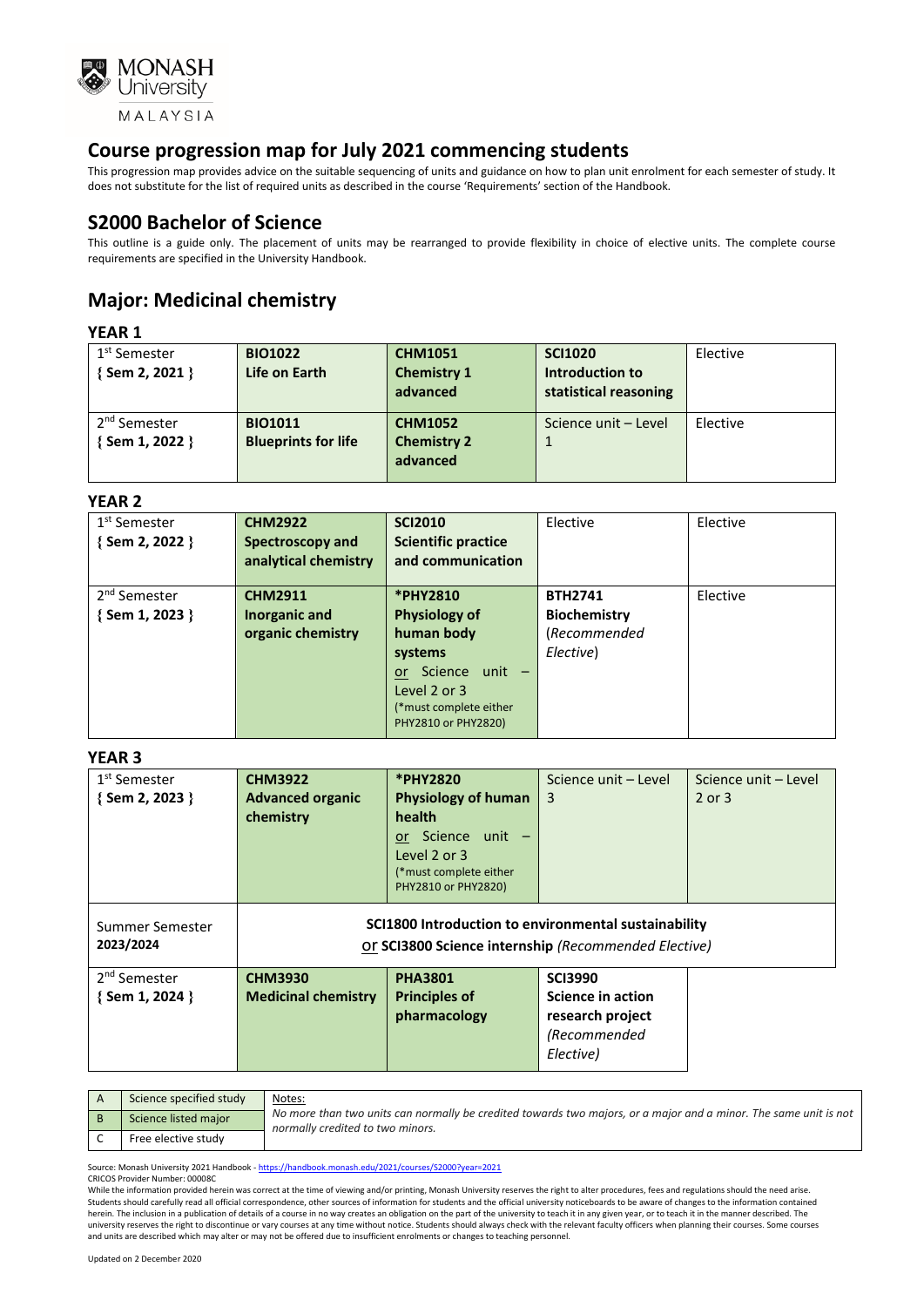

This progression map provides advice on the suitable sequencing of units and guidance on how to plan unit enrolment for each semester of study. It does not substitute for the list of required units as described in the course 'Requirements' section of the Handbook.

## **S2000 Bachelor of Science**

This outline is a guide only. The placement of units may be rearranged to provide flexibility in choice of elective units. The complete course requirements are specified in the University Handbook.

# **Major: Psychology**

#### **YEAR 1**

| 1 <sup>st</sup> Semester | <b>BIO1022</b>             | <b>PSY1022</b>       | <b>SCI1020</b>        | Elective |
|--------------------------|----------------------------|----------------------|-----------------------|----------|
| { Sem 2, 2021 }          | Life on Earth              | <b>Psychology 1B</b> | Introduction to       |          |
|                          |                            |                      | statistical reasoning |          |
|                          |                            |                      |                       |          |
| 2 <sup>nd</sup> Semester | <b>BIO1011</b>             | <b>PSY1011</b>       | Science unit - Level  | Elective |
| { Sem 1, 2022 }          | <b>Blueprints for life</b> | <b>Psychology 1A</b> |                       |          |
|                          |                            |                      |                       |          |
|                          |                            |                      |                       |          |

#### **YEAR 2**

| 1 <sup>st</sup> Semester | <b>PSY2042</b>         | <b>SCI2010</b>             | Elective             | Elective |
|--------------------------|------------------------|----------------------------|----------------------|----------|
| {Sem 2, 2022 }           | <b>Personality and</b> | <b>Scientific practice</b> |                      |          |
|                          | social psychology      | and communication          |                      |          |
|                          |                        |                            |                      |          |
| 2 <sup>nd</sup> Semester | <b>PSY2061</b>         | <b>PSY2071</b>             | Science unit - Level | Elective |
| {Sem 1, 2023 }           | <b>Biological</b>      | <b>Development</b>         | $2$ or $3$           |          |
|                          | psychology             | psychology                 |                      |          |
|                          |                        |                            |                      |          |
|                          |                        |                            |                      |          |

#### **YEAR 3**

| 1 <sup>st</sup> Semester | <b>PSY3032</b>                                       | Science unit - Level                                 | Science unit - Level | Elective |
|--------------------------|------------------------------------------------------|------------------------------------------------------|----------------------|----------|
| { Sem 2, 2023 }          | <b>Abnormal</b>                                      | 3                                                    | $2$ or $3$           |          |
|                          |                                                      |                                                      |                      |          |
|                          | psychology                                           |                                                      |                      |          |
|                          |                                                      |                                                      |                      |          |
|                          |                                                      |                                                      |                      |          |
| Summer Semester          |                                                      | SCI1800 Introduction to environmental sustainability |                      |          |
| 2023/2024                | Or SCI3800 Science internship (Recommended Elective) |                                                      |                      |          |
|                          |                                                      |                                                      |                      |          |
| 2 <sup>nd</sup> Semester | <b>PSY3041</b>                                       | <b>PSY3051</b>                                       | Elective             |          |
| {Sem 1, 2024 }           | <b>Psychological testing</b>                         | <b>Perception and</b>                                |                      |          |
|                          | theories of ability                                  | cognitive                                            |                      |          |
|                          | and ethics                                           | psychology                                           |                      |          |
|                          |                                                      |                                                      |                      |          |
|                          |                                                      |                                                      |                      |          |

| Science specified study | Notes:                                                                                                                                               |
|-------------------------|------------------------------------------------------------------------------------------------------------------------------------------------------|
| Science listed major    | No more than two units can normally be credited towards two majors, or a major and a minor. The same unit is not<br>normally credited to two minors. |
| Free elective study     |                                                                                                                                                      |

Source: Monash University 2021 Handbook - <https://handbook.monash.edu/2021/courses/S2000?year=2021>

CRICOS Provider Number: 00008C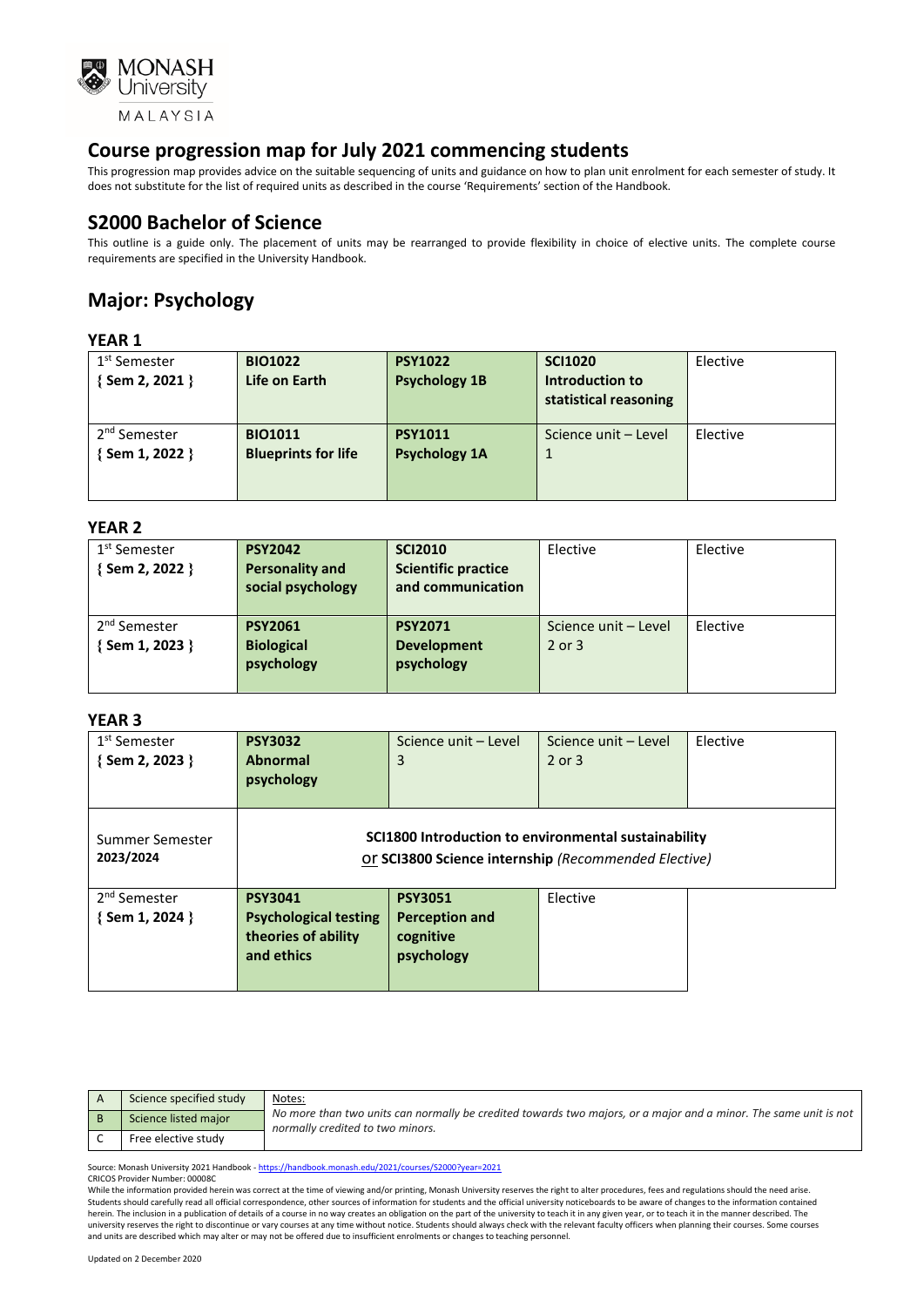

This progression map provides advice on the suitable sequencing of units and guidance on how to plan unit enrolment for each semester of study. It does not substitute for the list of required units as described in the course 'Requirements' section of the Handbook.

## **S2000 Bachelor of Science**

This outline is a guide only. The placement of units may be rearranged to provide flexibility in choice of elective units. The complete course requirements are specified in the University Handbook.

# **Extended major - APAC accredited: Psychology**

### **YEAR 1**

| .                        |                            |                      |                       |          |
|--------------------------|----------------------------|----------------------|-----------------------|----------|
| 1 <sup>st</sup> Semester | <b>BIO1022</b>             | <b>PSY1022</b>       | <b>SCI1020</b>        | Elective |
| {Sem 2, 2021 }           | Life on Earth              | <b>Psychology 1B</b> | Introduction to       |          |
|                          |                            |                      | statistical reasoning |          |
|                          |                            |                      |                       |          |
| 2 <sup>nd</sup> Semester | <b>BIO1011</b>             | <b>PSY1011</b>       | Science unit - Level  | Elective |
| { Sem 1, 2022 }          | <b>Blueprints for life</b> | <b>Psychology 1A</b> |                       |          |
|                          |                            |                      |                       |          |
|                          |                            |                      |                       |          |

#### **YEAR 2**

| 1 <sup>st</sup> Semester | <b>PSY2042</b>         | <b>PSY2112</b>     | <b>SCI2010 Scientific</b> | Elective |
|--------------------------|------------------------|--------------------|---------------------------|----------|
| { Sem 2, 2022 }          | <b>Personality and</b> | Organisational     | practice and              |          |
|                          | social psychology      | psychology         | communication             |          |
|                          |                        |                    |                           |          |
| 2 <sup>nd</sup> Semester | <b>PSY2061</b>         | <b>PSY2071</b>     | Elective                  | Elective |
| {Sem 1, 2023 }           | <b>Biological</b>      | <b>Development</b> |                           |          |
|                          | psychology             | psychology         |                           |          |
|                          |                        |                    |                           |          |

#### **YEAR 3**

| 1 <sup>st</sup> Semester<br>{Sem 2, 2023 }  | <b>PSY3032</b><br><b>Abnormal</b><br>psychology                                     | <b>PSY3062</b><br><b>Research methods</b><br>and theory                                                      | Science unit - Level<br>$2$ or $3$ | Elective |
|---------------------------------------------|-------------------------------------------------------------------------------------|--------------------------------------------------------------------------------------------------------------|------------------------------------|----------|
| Summer Semester<br>2023/2024                |                                                                                     | SCI1800 Introduction to environmental sustainability<br>Or SCI3800 Science internship (Recommended Elective) |                                    |          |
| 2 <sup>nd</sup> Semester<br>{ Sem 1, 2024 } | <b>PSY3041</b><br><b>Psychological testing</b><br>theories of ability<br>and ethics | <b>PSY3051</b><br><b>Perception and</b><br>cognitive<br>psychology                                           | Elective                           |          |

| Science specified study | Notes:                                                                                                                                               |
|-------------------------|------------------------------------------------------------------------------------------------------------------------------------------------------|
| Science listed major    | No more than two units can normally be credited towards two majors, or a major and a minor. The same unit is not<br>normally credited to two minors. |
| Free elective study     |                                                                                                                                                      |

Source: Monash University 2021 Handbook - <https://handbook.monash.edu/2021/courses/S2000?year=2021>

CRICOS Provider Number: 00008C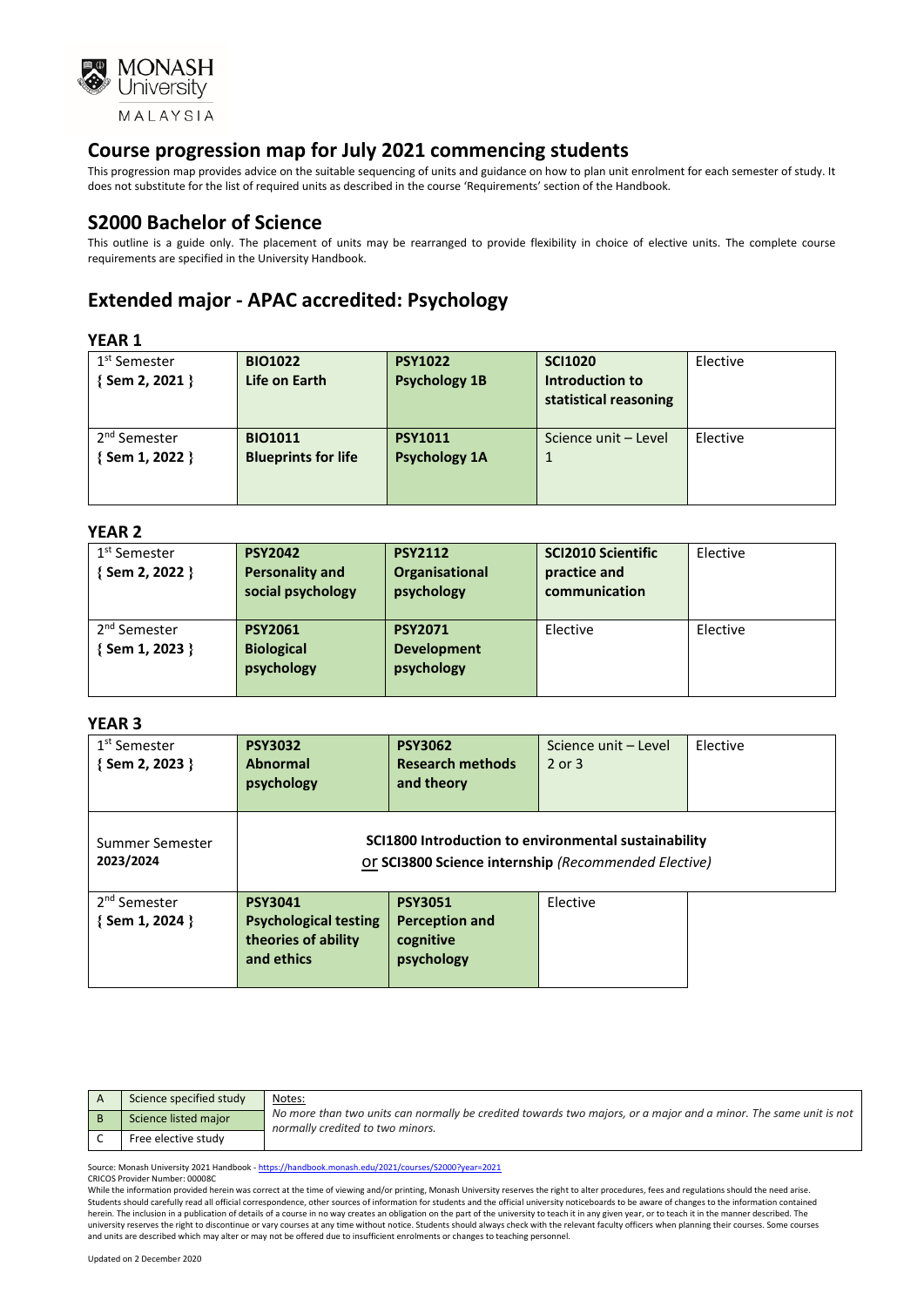

This progression map provides advice on the suitable sequencing of units and guidance on how to plan unit enrolment for each semester of study. It does not substitute for the list of required units as described in the course 'Requirements' section of the Handbook.

### **S2000 Bachelor of Science**

This outline is a guide only. The placement of units may be rearranged to provide flexibility in choice of elective units. The complete course requirements are specified in the University Handbook.

## **Major: Tropical environmental biology**

### **YEAR 1**

| 1 <sup>st</sup> Semester | <b>ENV1800</b>             | <b>CHM1051</b>     | <b>SCI1020</b>        | Elective |
|--------------------------|----------------------------|--------------------|-----------------------|----------|
| {Sem 2, 2021 }           | Environmental              | <b>Chemistry 1</b> | Introduction to       |          |
|                          | science: A Southeast       | advanced           | statistical reasoning |          |
|                          | Asian perspective          |                    |                       |          |
|                          |                            |                    |                       |          |
| 2 <sup>nd</sup> Semester | <b>BIO1011</b>             | <b>CHM1052</b>     | Science unit - Level  | Elective |
| {Sem 1, 2022 }           | <b>Blueprints for life</b> | <b>Chemistry 2</b> |                       |          |
|                          |                            | advanced           |                       |          |
|                          |                            |                    |                       |          |

#### **YEAR 2**

| 1 <sup>st</sup> Semester<br>{Sem 2, 2022 } | <b>ENV2726</b><br><b>Ecosystems and</b><br>bioresources         | <b>STA2216</b><br>Data analysis for<br>science | <b>SCI2010</b><br><b>Scientific practice</b><br>and communication | Elective |
|--------------------------------------------|-----------------------------------------------------------------|------------------------------------------------|-------------------------------------------------------------------|----------|
| 2 <sup>nd</sup> Semester<br>{Sem 1, 2023 } | <b>BIO2810</b><br>Introduction to<br>ecological<br>applications | Science unit - Level<br>2 or 3                 | Elective                                                          | Elective |

#### **YEAR 3**

| 1 <sup>st</sup> Semester<br>{Sem 2, 2023 } | <b>BIO3820</b><br><b>Tropical terrestrial</b><br>biology | Science unit - Level<br>3                                                                                    | Science unit - Level<br>2 or 3 | Elective |
|--------------------------------------------|----------------------------------------------------------|--------------------------------------------------------------------------------------------------------------|--------------------------------|----------|
| Summer Semester<br>2023/2024               |                                                          | SCI1800 Introduction to environmental sustainability<br>Or SCI3800 Science internship (Recommended Elective) |                                |          |
| 2 <sup>nd</sup> Semester                   | <b>BIO3800</b>                                           | <b>BIO3810</b>                                                                                               | <b>SCI3990</b>                 |          |
| $\{$ Sem 1, 2024 $\}$                      | <b>Tropical</b>                                          | <b>Tropical aquatic</b>                                                                                      | Science in action              |          |
|                                            | environmental                                            | biology                                                                                                      | research project               |          |
|                                            | management                                               |                                                                                                              | (Recommended                   |          |
|                                            |                                                          |                                                                                                              | Elective)                      |          |

| Science specified study | Notes:                                                                                                                                               |
|-------------------------|------------------------------------------------------------------------------------------------------------------------------------------------------|
| Science listed major    | No more than two units can normally be credited towards two majors, or a major and a minor. The same unit is not<br>normally credited to two minors. |
| Free elective study     |                                                                                                                                                      |

Source: Monash University 2021 Handbook - <https://handbook.monash.edu/2021/courses/S2000?year=2021>

CRICOS Provider Number: 00008C